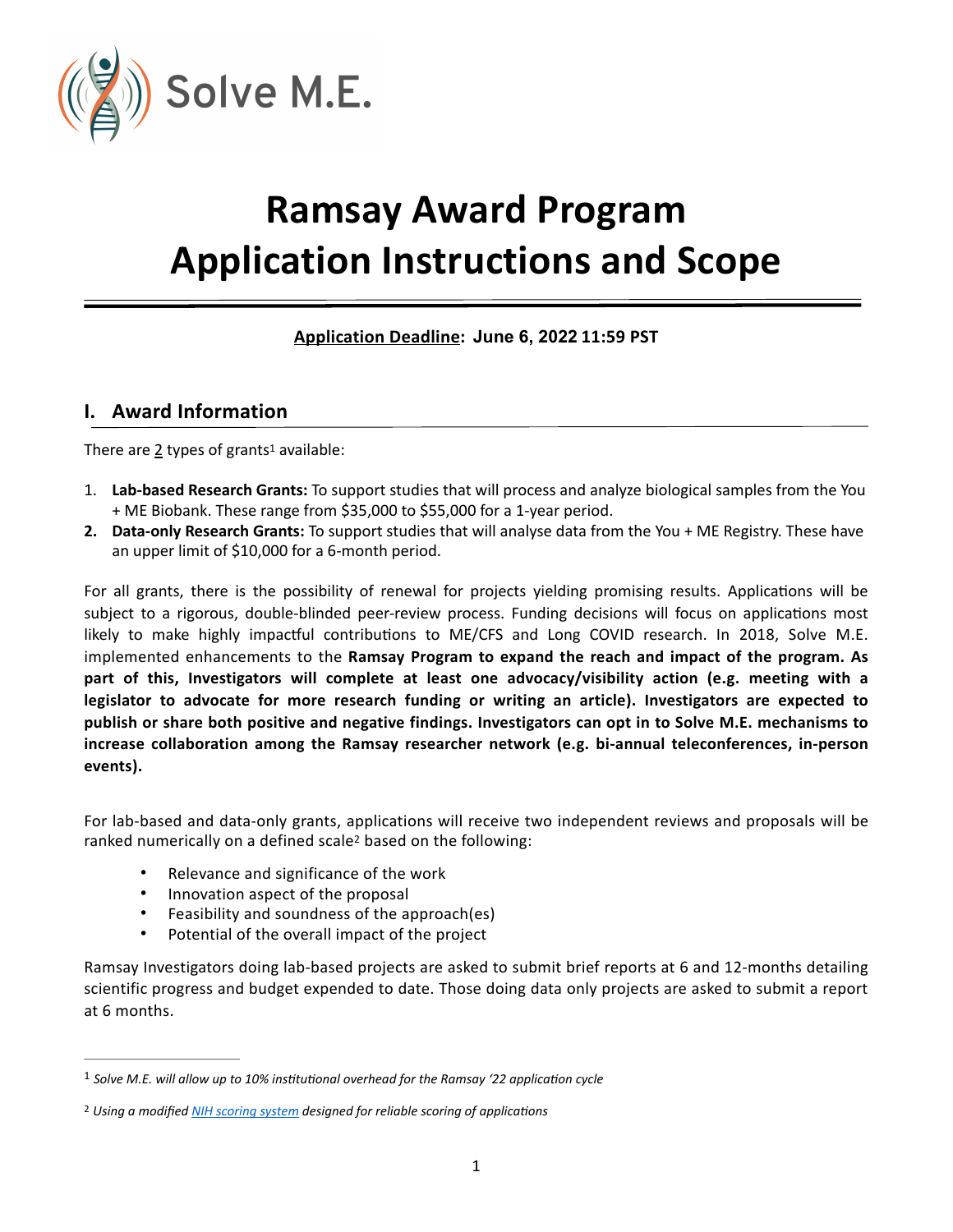## **II. Application Preparation and Submission Details**

**Email the application as ONE PDF document to** [research@solvecfs.org](mailto:research@solvecfs.org)**. The deadline to receive applications is 11:59pm PST on May 23, 2022. 11:59pm PST on June 6, 2022.**

**Please use the templates provided on the Ramsay 2022 announcement webpage and include ALL of the following components with your application (use Arial or similar sans-serif font, 11 pt. or higher):**

#### **II.I** Lab-based Research Grants Application

Use "Main Application Template" provided on application webpage.

- **1.** Cover Pages includes signature page with assurances and certification and contact information of signing official
- **2.** Application contacts any co-investigators and key personnel
- **3.** General audience summary (1 page)
- 4. Technical Abstract (1 page)
- 5. Research Plan (3 5 pages, excluding References)
	- Specific Aims
	- Background and Significance
	- Preliminary Studies (if available)
	- Research Design and Methods
	- Statement of ME/CFS or Long COVID Relevance
	- References
- 6. Project milestones and timeline (1 page)
- 7. Budget and Justification (up to 2 pages. If possible, use the suggested "Budget Template" to create budget)
- 8. Facilities (1 page)
- 9. NIH-style biosketches of Applicant and Key Personnel (use the NIH-style form "**Biographical Sketch Template**" provided on the application page)

#### **II.II Data Only Research Grants Application**

Use "Data Use Application Template" provided on application webpage.

- **1.** Cover Pages includes signature page with assurances and certification and contact information of signing official
- **2.** Application contacts any co-investigators and key personnel
- **3.** General audience summary (1 page)
- **4.** Research Outline (3 5 pages, excluding References)
	- Specific Aims
	- Background and Significance
	- Research Design and Method
	- Data required from You + ME
	- Statement of ME/CFS or Long COVID Relevance